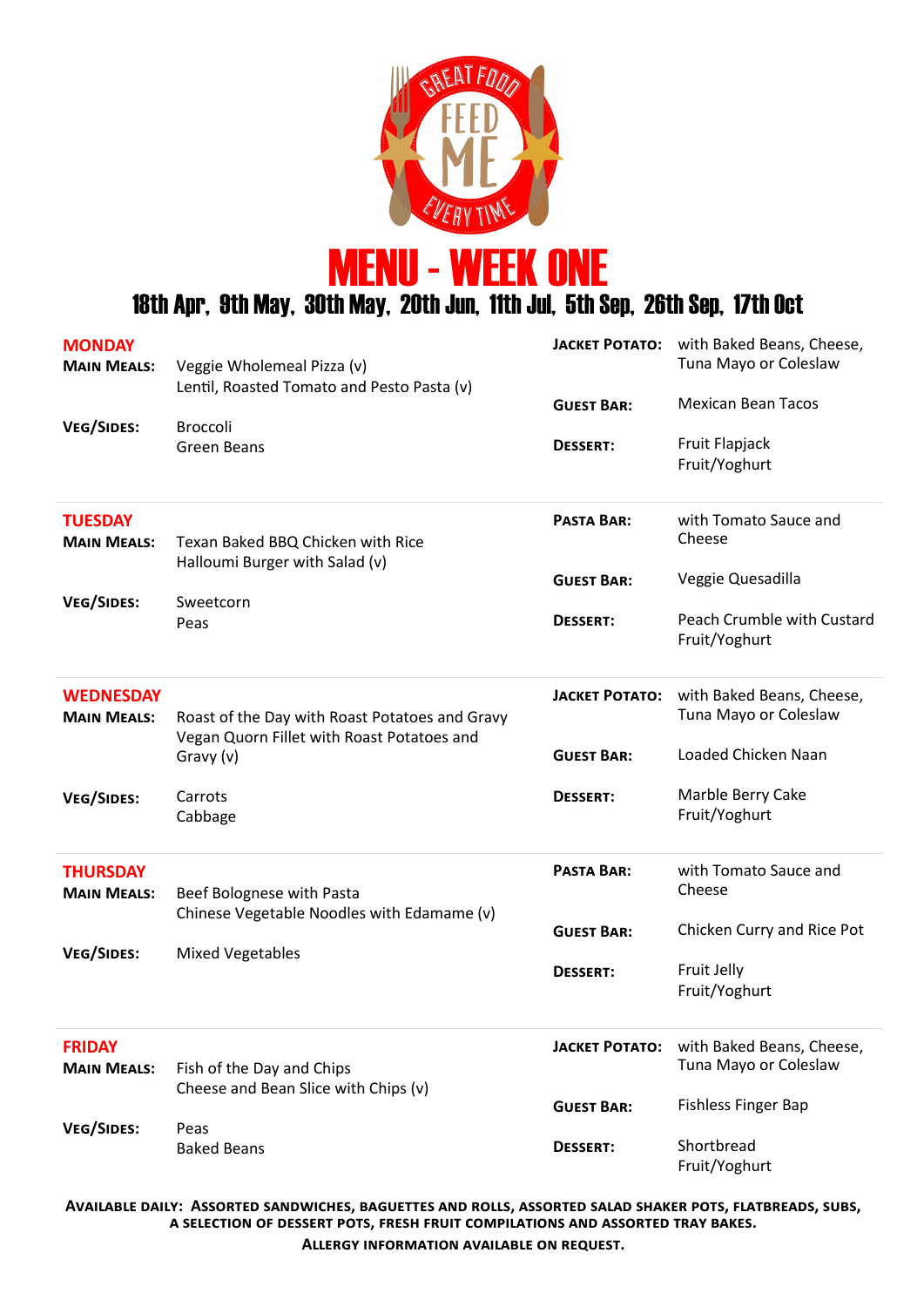

MENU - WEEK TWO

25th Apr, 16th May, 6th Jun, 27th Jun, 18th Jul, 12th Sep, 3rd Oct

| <b>MONDAY</b><br><b>MAIN MEALS:</b><br><b>VEG/SIDES:</b>  | Mediterranean Pasta Bake (v)<br>Spanish Frittata (v)<br>Green Beans<br>Carrots                                             | <b>JACKET POTATO:</b><br><b>GUEST BAR:</b><br><b>DESSERT:</b> | with Baked Beans, Cheese,<br>Tuna Mayo or Coleslaw<br>Naan Pizza<br>Lemon Drizzle Cake<br>Fruit/Yoghurt      |
|-----------------------------------------------------------|----------------------------------------------------------------------------------------------------------------------------|---------------------------------------------------------------|--------------------------------------------------------------------------------------------------------------|
| <b>TUESDAY</b><br><b>MAIN MEALS:</b><br><b>VEG/SIDES:</b> | Pork Sausage with Mashed Potatoes and Gravy<br>Vegan Sausage with Mashed Potatoes and Gravy (v)<br><b>Broccoli</b><br>Peas | <b>PASTA BAR:</b><br><b>GUEST BAR:</b><br><b>DESSERT:</b>     | with Tomato Sauce and<br>Cheese<br>Veggie Spring Roll with<br><b>Noodles</b><br>Fruit Jelly<br>Fruit/Yoghurt |
| <b>WEDNESDAY</b><br><b>MAIN MEALS:</b>                    | Roast of the Day with Roast Potatoes and Gravy<br>Lentil and Vegetable Bake with Roast Potatoes and<br>Gravy (v)           | <b>JACKET POTATO:</b><br><b>GUEST BAR:</b>                    | with Baked Beans, Cheese,<br>Tuna Mayo or Coleslaw<br>Chicken Burger with<br>Wedges                          |
| <b>VEG/SIDES:</b>                                         | Carrots<br><b>Spring Cabbage</b>                                                                                           | <b>DESSERT:</b>                                               | <b>Iced Summer Cake</b><br>Fruit/Yoghurt                                                                     |
| <b>THURSDAY</b><br><b>MAIN MEALS:</b>                     | Chicken Tikka Curry with Rice<br>Cheesy Baked Gnocchi (v)                                                                  | <b>PASTA BAR:</b><br><b>GUEST BAR:</b>                        | with Tomato Sauce and<br>Cheese<br><b>Chicken Soft Taquitos</b>                                              |
| <b>VEG/SIDES:</b>                                         | <b>Mixed Vegetables</b>                                                                                                    | <b>DESSERT:</b>                                               | Cookie<br>Fruit/Yoghurt                                                                                      |
| <b>FRIDAY</b><br><b>MAIN MEALS:</b>                       | Fish of the Day and Chips<br>BBQ Vegan Meatballs with Chips (v)                                                            | <b>JACKET POTATO:</b>                                         | with Baked Beans, Cheese,<br>Tuna Mayo or Coleslaw                                                           |
| <b>VEG/SIDES:</b>                                         | <b>Baked Beans</b><br>Peas                                                                                                 | <b>GUEST BAR:</b><br><b>DESSERT:</b>                          | Loaded Wedges<br><b>Custard and Fruit Pot</b><br>Fruit/Yoghurt                                               |

**Available daily: Assorted sandwiches, baguettes and rolls, assorted salad shaker pots, flatbreads, subs, a selection of dessert pots, fresh fruit compilations and assorted tray bakes.**

**Allergy information available on request.**